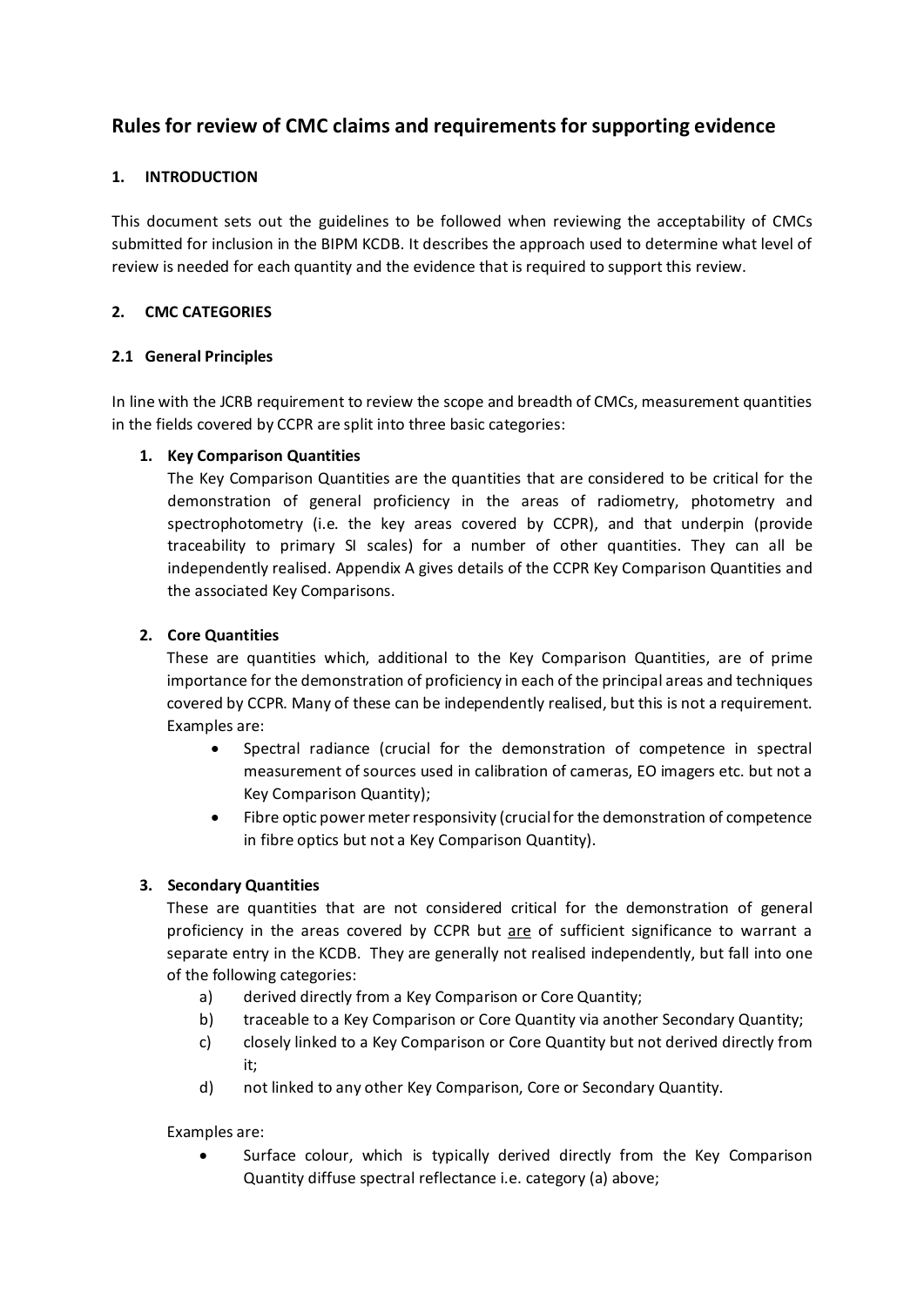- Correlated colour temperature response of a colour temperature meter, which is obtained from measurements using a source of known correlated colour temperature (Secondary Quantity), which in turn is derived directly from the spectral irradiance of that source (Key Comparison Quantity) i.e. category (b) above;
- Average luminous intensity of an LED source, which is closely linked to the Key Comparison Quantity luminous intensity of a tungsten lamp, but not derived directly from it i.e. category (c) above;
- Haze of a general material, which is not derived from or otherwise linked to any other Key Comparison, Core or Secondary Quantity i.e. category (d) above.

## **2.2 Responsibility for Decisions on Quantities**

The CCPR Key Comparison Quantities are as listed in Appendix A. They have been agreed by CCPR.

The relevant Core Quantities for each of the principal areas (branches) covered by CCPR are defined in the Excel file ["Supporting evidence for CMCs in PR"](https://www.bipm.org/utils/common/pdf/CC/CCPR/CMC-evidence.xlsx?web=1). CCPR-WG CMC has responsibility for maintaining this file and for accepting, or rejecting, proposals for new Core Quantities. The decision will take into consideration the importance of the quantity as a link to SI or as a basis for demonstrating competency for the dissemination of other quantities.

Any other quantity not designated as a Key Comparison or Core Quantity can be included in the KCDB as a Secondary Quantity, provided that CCPR WG-CMC agrees the proposed quantity is appropriate for inclusion as a separate entity and cannot be adequately covered via another quantity. For example, although in general additional types of artefact should simply be listed in the 'Comments' column for an existing CMC entry, in some cases it may be appropriate to have a separate CMC entry for an artefact that is of particular importance. Thus CCPR WG-CMC has agreed that it is appropriate to have a separate quantity "Luminous flux, LED", rather than simply including the ability to calibrate LEDs in the comments column for the quantity "Luminous flux, tungsten lamp" due to the importance of LEDs to industry and the particular measurement problems they pose. However separate entries for luminous flux measurements for other types of source, such as fluorescent lamps, have not been agreed.

CCPR WG-CMC has responsibility for maintaining the list of Service Categories for Photometry and Radiometry and for accepting, or rejecting, proposals for new Secondary Quantities to be added to the Service Category file ["Classification of services in PR"](https://www.bipm.org/utils/common/pdf/KCDB_2.0/CMC_services/PR_services.pdf). The decision will take into consideration the importance of the quantity and/or artefact for the users of the KCDB. Where relevant, CCPR WG-CMC will also define the associated Core Quantity (or Quantities) to which each Secondary Quantity should be linked and any acceptable intermediary Secondary Quantities through which a link to SI may be demonstrated. This information is given in the Excel file ["Supporting evidence for CMCs in PR"](https://www.bipm.org/utils/common/pdf/CC/CCPR/CMC-evidence.xlsx?web=1).

## **2.3 Approach for Review of CMCs**

A **risk-based approach** is used by CCPR for the intra-regional and inter-regional reviews of CMCs in accordance with JCRB Resolution 38/1. CMCs for quantities designated as Key Comparison or Core Quantities are regarded as high risk and are always subject to detailed review at both intra- and interregional level, regardless of which other CMCs the NMI already has listed in the database.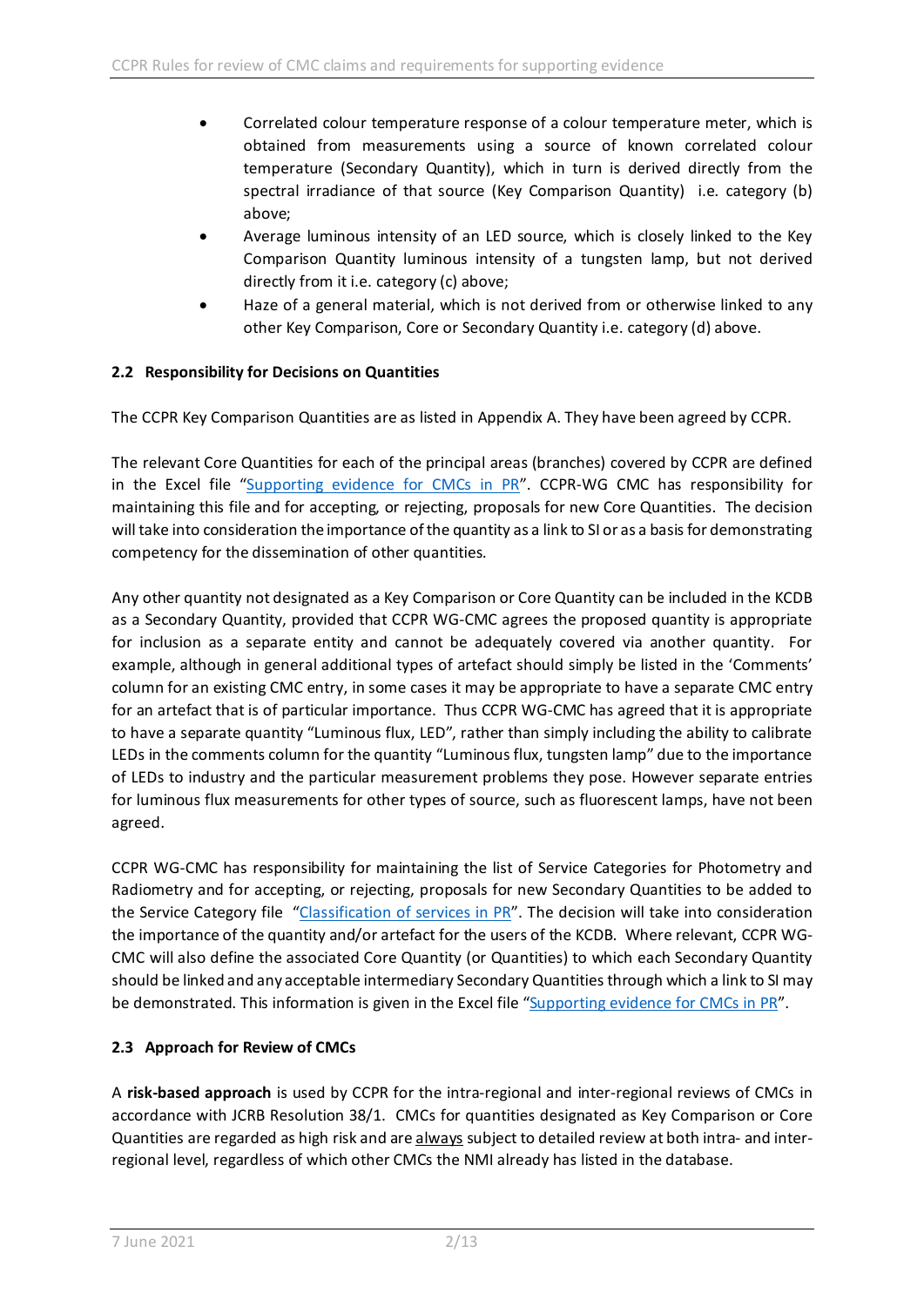Full intra- and inter-regional review, with a high level of supporting evidence, is also required in the case of Secondary Quantities that are considered high risk. This occurs when one or more of the following apply:

- The NMI does not already have an approved CMC entry for the Key or Core Quantity to which the Secondary Quantity is linked;
- The NMI does not already have an approved CMC entry for an appropriate intermediary Secondary Quantity through which a direct link to SI may be demonstrated;
- The NMI does not already have an approved CMC entry for a closely-linked Core or Secondary Quantity;
- No approved linked Key Comparison, Core or Secondary Quantity is listed in the Excel file ["Supporting evidence for CMCs in PR"](https://www.bipm.org/utils/common/pdf/CC/CCPR/CMC-evidence.xlsx?web=1) i.e. all category (d) Secondary Quantities.

In all other cases, the submitted CMC is considered low risk. It may be reviewed at RMO level only (inter-regional review is not required), and the level of supporting evidence required is lower than for a high-risk CMC. This does not, however, preclude a more in-depth review; any RMO has the right to carry out a review of a Secondary Quantity, and to request additional evidence, if they so wish. The decision to carry out a detailed review is at the discretion of the RMO TC-PR Chair or RMO TC-PR WG-CMC Chair. It is the responsibility of the submitting NMI to indicate whether, and on what basis, they believe the CMC should be considered low risk and the associated RMO TC-PR Chair must also confirm that the relevant conditions have been satisfied; the checklist in Appendix B should be used to record this information. Other RMO TC-PR Chairs can use this information when deciding whether to carry out a review. Note that although it is possible to challenge an already-published CMC, this should only be done in exceptional circumstances and all necessary reviews should normally be carried out prior to publication.

## **3. SUPPORTING EVIDENCE**

The following sections detail acceptable supporting evidence for CCPR CMCs. These requirements are also summarised in the form of flowcharts in Appendix C.

#### **3.1 General Principles**

Key Comparison Quantities as listed in Appendix A must be supported by evidence from Key Comparisons wherever possible. If this is not possible, due to the timing of a CCPR or RMO Key Comparison, then other forms of evidence<sup>[1](#page-2-0)</sup> as detailed in 3.3 below may be used on an interim basis only and the NMI must take part in the next available CCPR or RMO comparison. If results from a Key Comparison are not available within 5 years of the publication of the CMC in the KCDB, the CMC will be "greyed out"; in that case the CMC may be resubmitted with additional, more recent, evidence to support the claim, again on an interim (5 year maximum) basis only. It is the responsibility of the associated RMO TC-PR Chair to maintain a record of all interim CMC entries and to report on these at WG-CMC meetings.

Comparisons are not required in the case of other CMCs. However comparisons obviously provide the clearest possible evidence of technical proficiency, not just in terms of the performance of the actual

<span id="page-2-0"></span> $1$  For an NMI requesting a change to an already-approved Key Comparison CMC entry (e.g. a change to the uncertainty following improvements to the measurement facility), all forms of evidence detailed in 3.3 may be considered. For a completely new CMC entry for a Key Comparison Quantity, however, only Hybrid Comparison (3.3.4) is applicable.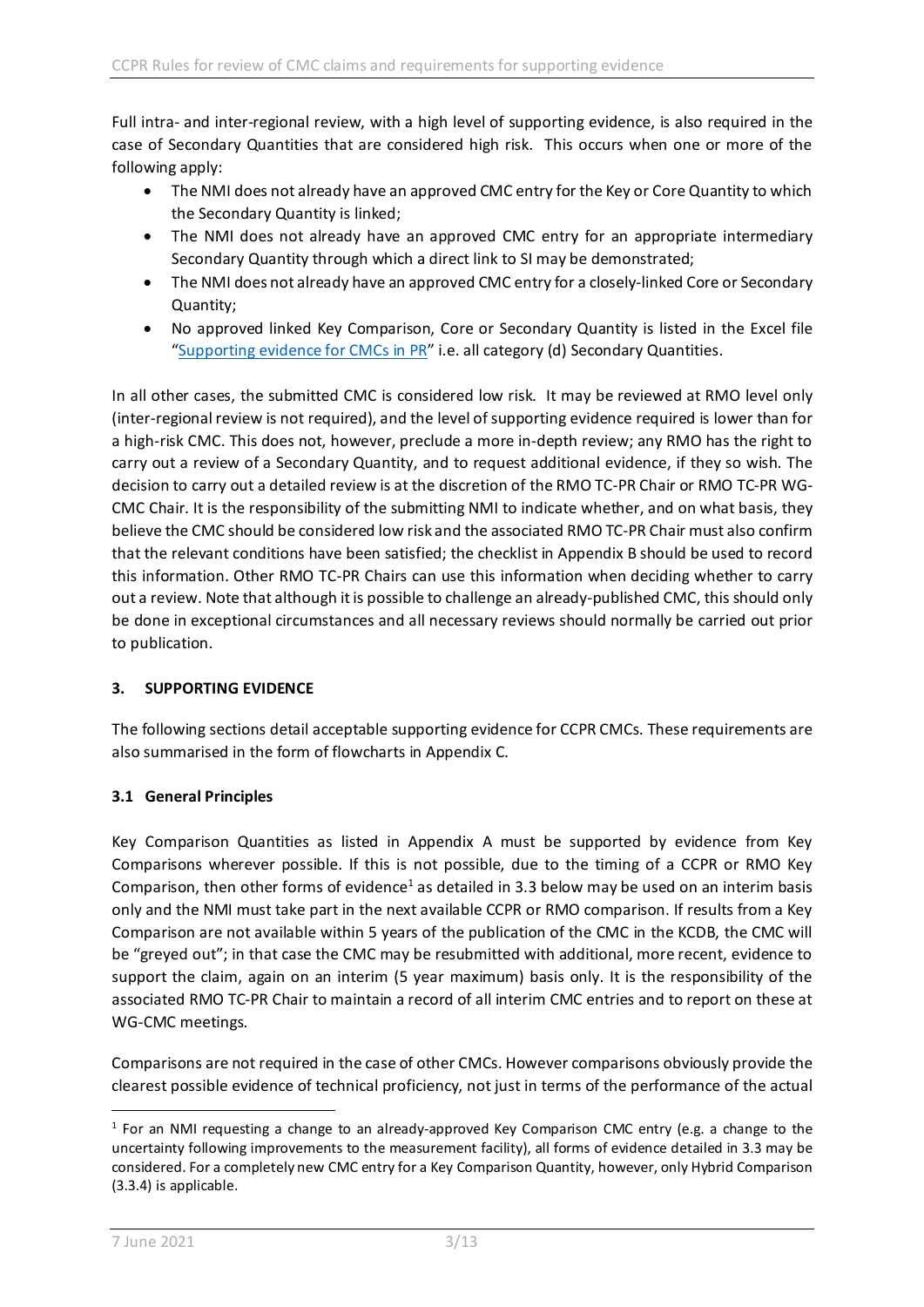measurements but also the evaluation of the associated measurement uncertainties. Thus although it is not a strict requirement, CCPR strongly encourages all NMIs to take part in at least one comparison for each of the principal areas (branches) for which it wishes to publish CMCs. CCPR or RMO comparisons are preferable, where available, but bilateral comparisons or Hybrid Comparisons (see 3.3.4) are also acceptable.

## **3.2 Comparison-based evidence**

Comparisons are carried out in order to provide confidence in measurements made at each participating NMI, by evaluating the Degree of Equivalence (DoE) between the measurement results obtained at each NMI and confirming that claimed measurement uncertainties are consistent with these DoEs. The rules governing the evaluation of CMCs that are directly supported by "official" comparisons (i.e. Key Comparisons, Supplementary Comparisons and RMO or Bilateral Comparisons that have been registered in the BIPM Comparison database) are given in CCPR G8 "Guidelines for the evaluation of CMC claims in light of comparison results".

By their very nature comparisons cannot provide direct support for every measurement. Instead, they are intended to demonstrate measurement capability for specific types of artefact, under specific measurement conditions and for specific measurement parameters. Generally, NMIs perform a much broader range of measurements than those directly tested by the comparisons. This extension from the comparison measurements is verified through the CMC review process. The level of additional information needed to give confidence in measurements that are not directly tested via comparisons will vary depending on the closeness of these measurements to the comparison measurements. The evaluation criteria detailed in 3.2.1 to 3.2.3 will be used within CCPR to ensure consistent review process.

#### 3.2.1 Measurements at wavelengths other than those directly evaluated in a comparison

Comparisons related to spectral quantities (spectral irradiance, spectral responsivity etc.) are performed at a limited number of wavelengths across defined spectral ranges. The results therefore strictly relate only to those specific wavelengths, but it has always been accepted that they can be used to provide confidence in measurement capability between these points without the need for additional supporting information during CMC review. The results can also be used to provide confidence in measurement capability over a broader range of wavelengths without additional supporting information, provided the conditions in 3.2.1.1 to 3.2.1.4 are all met. It is the responsibility of the submitting NMI to confirm that these conditions have been met and that all additional information required is provided; the checklist in Appendix B should be completed and provided with the submitted CMC in order to ensure this.

- 3.2.1.1 The same facility as used for the comparison is also used for the extended wavelength range. If this is true, the only further information required for the CMC review is as detailed in 3.2.1.2 below. If this is not the case, the comparison results cannot be used and other forms of evidence must be provided (see 3.3).
- 3.2.1.2 The uncertainty budget at the wavelengths beyond the range covered by the comparison has been evaluated specifically for those wavelengths. Information on the adjustments (if any) made to the comparison uncertainty budget for the extended wavelength range must be provided during the CMC review, but it is not necessary to re-justify the uncertainty budget since this has already been confirmed through the comparison.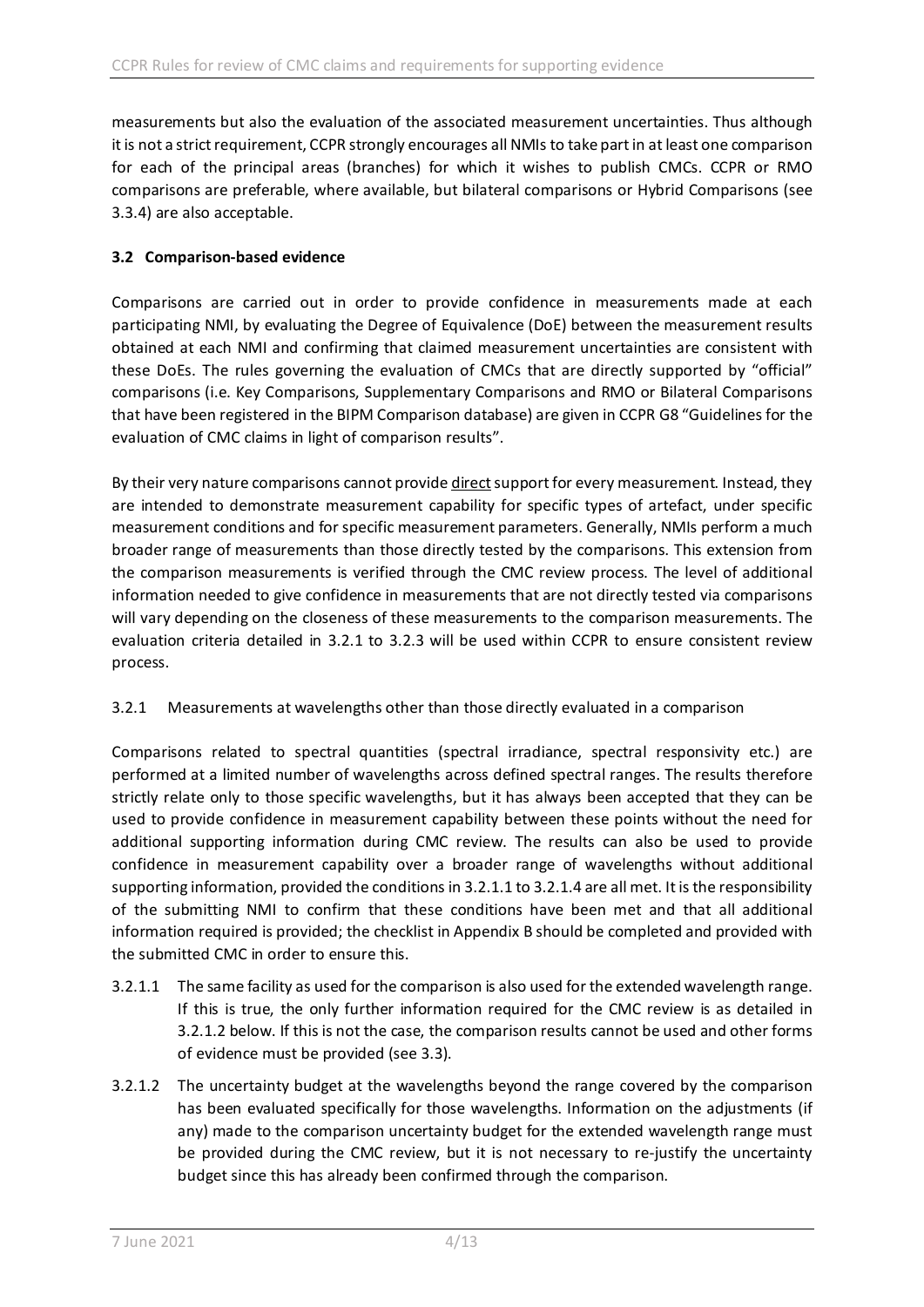- 3.2.1.3 The claimed CMC uncertainty for the extended wavelength range cannot be lower than that demonstrated<sup>2</sup> during the comparison for the wavelength at the corresponding upper or lower limit of the comparison wavelength range, even if the uncertainty budget provided for 3.2.1.2 would support a lower uncertainty. For example, if the comparison covers 400 nm to 800 nm and an NMI wishes to extend the CMC to cover the range up to 900 nm, the CMC for wavelengths above 800 nm cannot be lower than that demonstrated during the comparison at 800 nm.
- 3.2.1.4 In the case of CCPR Key Comparisons (KCs), the extended wavelength range shall not cover a significant proportion of the wavelength range covered by another KC and an extension of the wavelength range cannot be used to avoid participation in a KC covering a different wavelength range. For example, in the case of CCPR detector spectral responsivity comparisons:
	- o K2.a (designated range 900 nm 1600 nm) could support CMCs from 800 nm to beyond 1600 nm;
	- o K2.b (designated range 300 nm 1000 nm) could support CMCs over the range from approximately 250 nm to approximately 1100 nm;
	- o K2.c (designated range 200 nm to 400 nm) could support CMCs from approximately 200 nm to approximately 500 nm;
	- o the highly specialised nature of the measurement facilities and transfer detectors required for wavelengths below 200 nm means not only that participation in K2.d (designated range 100 nm to 200 nm) is essential for these wavelengths, but also that results from K2.d cannot be used to support measurements at higher wavelengths.

#### 3.2.2 Measurements under conditions different from those directly evaluated in a comparison

In order to ensure that comparison results from all participants can be reliably compared, the comparison protocol must define boundary conditions for all measurement parameters that may have a significant influence on the results. These may include, for example, factors such as temperature, bandwidth, power level, distance, beam divergence and beam size. The comparison results therefore strictly apply only to measurements made under these same conditions. In practice, measurements are made under a range of different conditions, depending on the requirements of the end user. The comparison results can be used to provide confidence in measurement capability over a broader range of conditions without additional supporting information during the CMC review, provided the conditions in 3.2.2.1 and 3.2.2.2 are met. It is the responsibility of the submitting NMI to confirm that these conditions have been met and that all additional information required is provided; the checklist in Appendix B should be completed and provided with the submitted CMC in order to ensure this.

- 3.2.2.1 The same facility as used for the comparison is also used for the subsequent measurements using a broader range of conditions. If this is true, the only further information required for the CMC review is as detailed in 3.2.2.2 below. If this is not the case, the comparison results cannot be used and other forms of evidence must be provided (see 3.3).
- 3.2.2.2 The uncertainty budget for conditions other than those covered by the comparison has been evaluated specifically for those conditions. Information on the adjustments (if any) made to the comparison uncertainty budget for measurement parameters different from those

<span id="page-4-0"></span> $<sup>2</sup>$  The uncertainty demonstrated during a comparison is the uncertainty claimed by the NMI during the</sup> comparison adjusted, if necessary, to take account of the DoE for the NMI for that comparison (see CCPR-G8).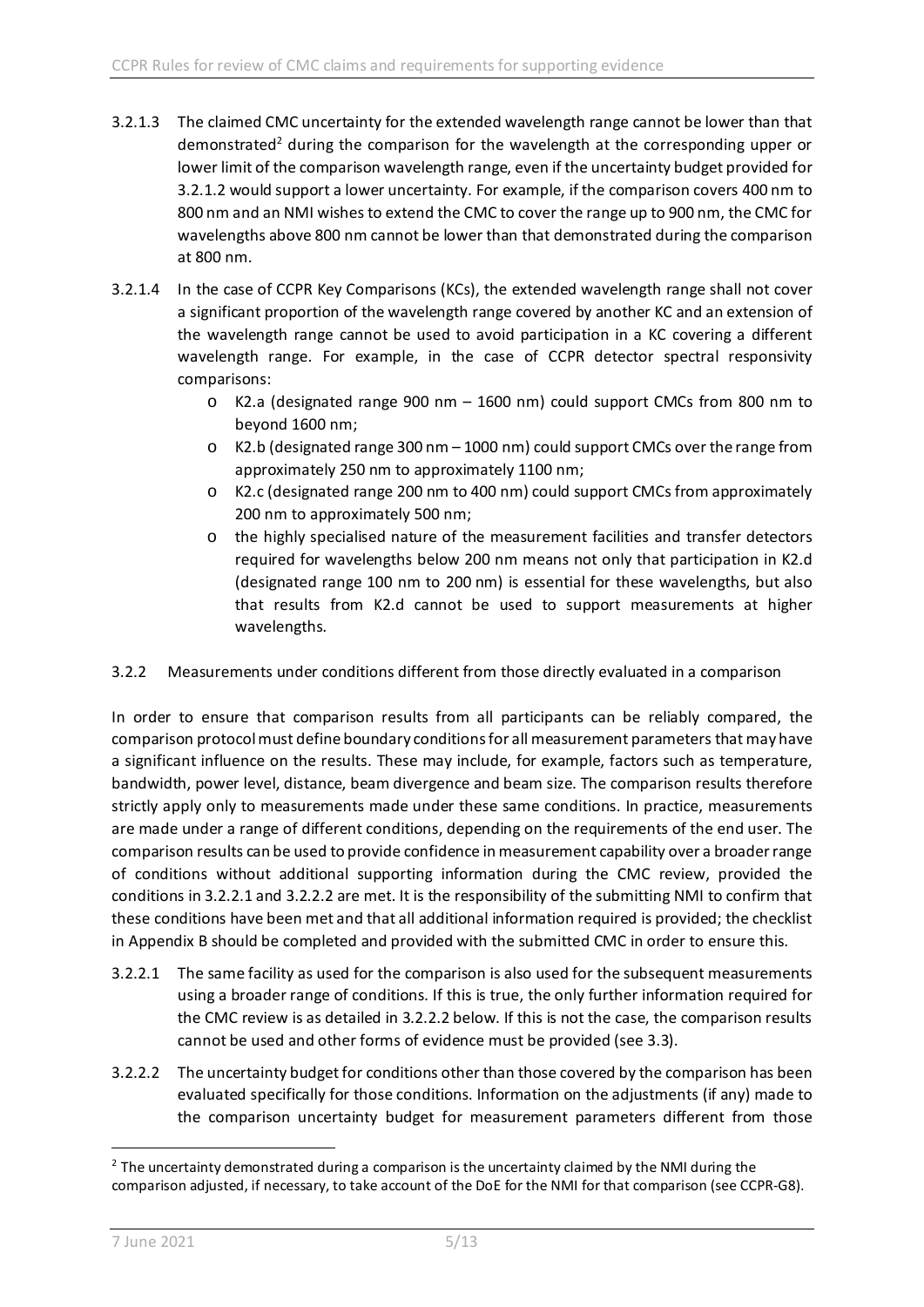directly evaluated in the associated comparison must be provided during the CMC review, but it is not necessary to re-justify the uncertainty budget since this has already been confirmed by the comparison.

### 3.2.3 Measurements using artefacts other than those directly evaluated in a comparison

Comparisons are generally carried out using specially designed or selected artefacts, which are intended to enable results to be compared with the lowest possible uncertainties. However, these are often different from the types of artefact that are used for routine dissemination of the quantity, especially to commercial calibration laboratories or industrial laboratories. For example, comparisons for spectral reflectance and related quantities are usually carried out using high-quality, white matte, diffuse reflectance standards, but commercial calibration laboratories often prefer to take traceability via a set of calibrated coloured glossy tiles, since using these can help to minimise systematic errors in their measurement systems. Generally, the Comments column for the CMC entry in the KCDB can be used to list the other types of artefacts that can be calibrated for any given quantity such that no further evidence is needed and a separate CMC entry is not necessary.

CCPR WG-CMC may decide that a separate CMC entry is appropriate, however, e.g. where the lower quality artefact would commonly be used as a search term by users of the database (see Section 2.2). In this case, the CMC entry is a Secondary Quantity, and the conditions given in Section 1 for Secondary Quantities must be fulfilled. The comparison results can still be used to provide confidence in measurement capability for the lower quality artefact without additional supporting information during the CMC review, provided the conditions in 3.2.3.1 and 3.2.3.2 are met. It is the responsibility of the submitting NMI to confirm that these conditions have been met and that all additional information required is provided; the checklist in Appendix B should be completed and provided with the submitted CMC in order to ensure this.

- 3.2.3.1 The same facility as used for the comparison is also used for the subsequent measurements using the lower quality artefact. If this is true, the only further information required for the CMC review is as detailed in 3.2.3.2 below. If this is not the case, the comparison results cannot be used and other forms of evidence must be provided (see 3.3).
- 3.2.3.2 The uncertainty budget for the lower quality artefact has been evaluated specifically for it. Information on the adjustments (if any) made to the comparison uncertainty budget for using an artefact of a type that is different from that directly evaluated in the associated comparison must be provided during the CMC review, but it is not necessary to re-justify the uncertainty budget since this has already been confirmed by the comparison.

#### **3.3 Other forms of evidence**

Although comparisons provide the best evidence of capability, it is impossible to conduct comparisons for all quantities. Most quantities are not directly tested via a comparison, and other evidence is therefore needed to support CMC claims for these. The CIPM MRA lists the following as examples of other acceptable forms of evidence:

- Knowledge of technical activities by other NMIs, including publications
- On-site peer-assessment reports
- Active participation in RMO projects
- Other available knowledge and experience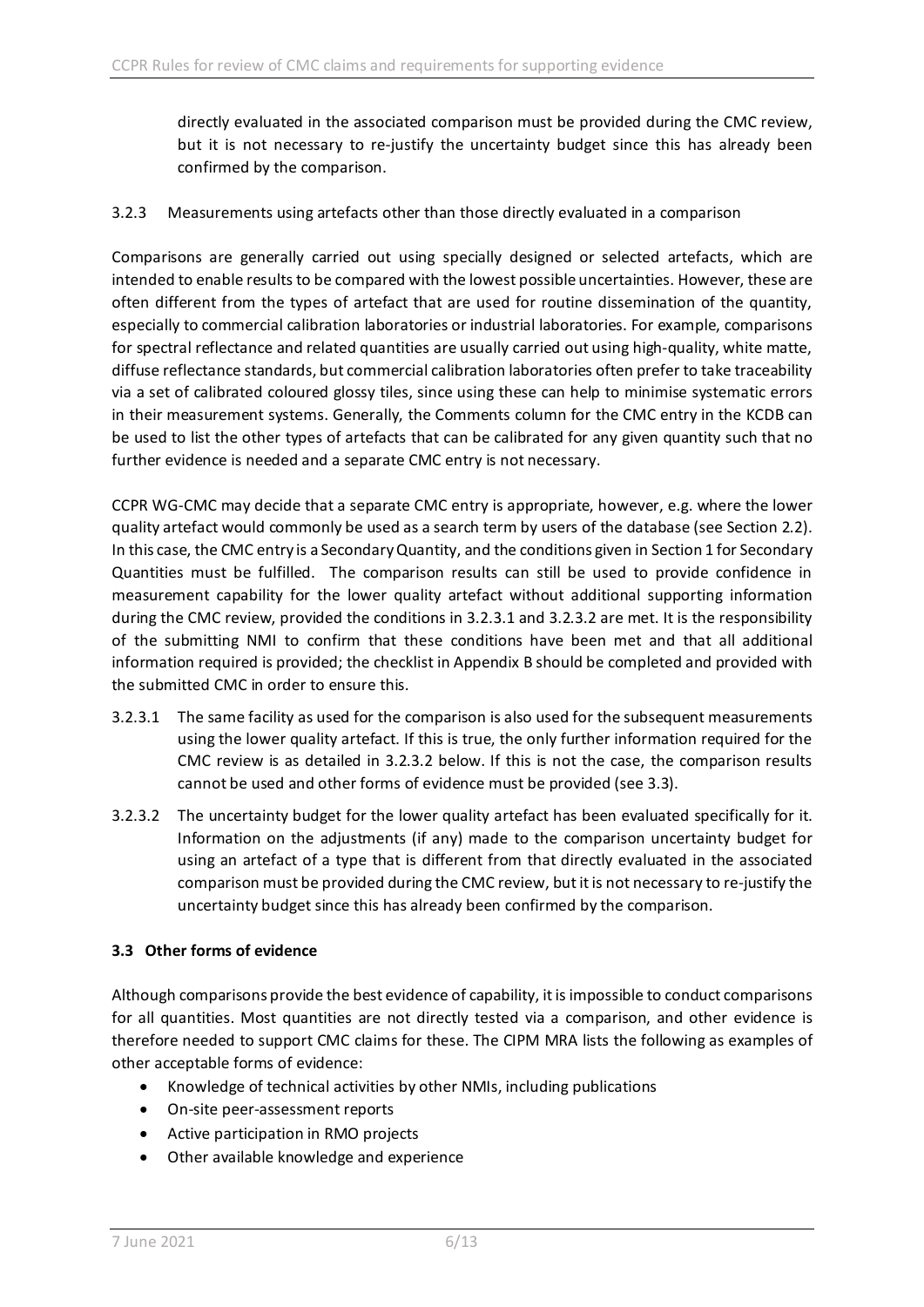Within CCPR, the forms of evidence detailed in 3.3.1 to 3.3.5 are accepted for those cases where comparison evidence is not available. Note these other forms of evidence do not negate the requirement to take part in relevant Key or Supplementary Comparisons wherever possible; in particular they can only be used in exceptional circumstances, on an interim basis, to support Key Comparison Quantities (see 3.1).

## 3.3.1 Third party technical assessment to ISO 17025

Several NMIs within CCPR have third party accreditation to ISO 17025. In order to gain and maintain accreditation, the laboratory is subjected to regular, formal, technical assessment by an independent expert from another NMI, coupled with formal external assessment of the NMI's quality system by an expert from the associated accreditation body (e.g. NATA in Australia, SANAS in South Africa, UKAS in UK). The technical assessment covers all aspects of the calibration services for which the NMI is accredited, such as traceability, equipment, laboratory environment, staff technical competence, technical procedures, validation processes (including results from international comparisons), and uncertainties. Accreditation is typically externally reviewed on an annual basis and a full re-assessment on a 4-year cycle is mandatory. The Schedule of Accreditation is publicly available and includes details of the scope of the calibration and measurement services for which accreditation has been granted (i.e. details of the quantities, artefacts, ranges and uncertainties which have been assessed and approved).

The degree of scrutiny to which accredited laboratories are subjected is intense, and the depth of review is greater than can be achieved through the normal intra- and inter-regional CMC review process. Where such formal third-party accreditation is in place, therefore, CCPR permits that for Secondary Quantities where the submitted CMCs fulfil the conditions required to be considered as low-risk, the associated CMCs are accepted without the need for further review, provided that the CMC parameters (quantities, artefacts, ranges and uncertainties) are consistent with those given in the Schedule of Accreditation.

## 3.3.2 On-site peer review or self-declaration

Several CCPR NMIs undergo a less formal evaluation of their measurement capabilities through regular technical assessment by an independent expert from another NMI (external on-site peer review) or by self-declaration (internal peer review). Similarly as for formal (third-party) ISO 17025 accreditation, this technical assessment covers all aspects of the NMI's calibration services, including traceability, equipment, laboratory environment, staff technical competence, technical procedures, validation processes, comparison activities and uncertainties. The outcomes from the assessment must be summarised in a report and include details of the quantities, artefacts, ranges, and uncertainties that have been examined and successfully demonstrated.

As in the case of formal accreditation, peer review is an intensive process and provides a level of scrutiny exceeding that which can be achieved through the normal intra- and inter-regional CMC review process. Where up-to-date evidence from such a peer review is available (i.e. within a maximum period of 4 years), CCPR permits that for Secondary Quantities where the submitted CMCs fulfil the conditions required to be considered as low-risk, these CMCs can be accepted without the need for further review, provided that the CMC parameters (quantities, artefacts, ranges and uncertainties) are consistent with those given in the peer review report.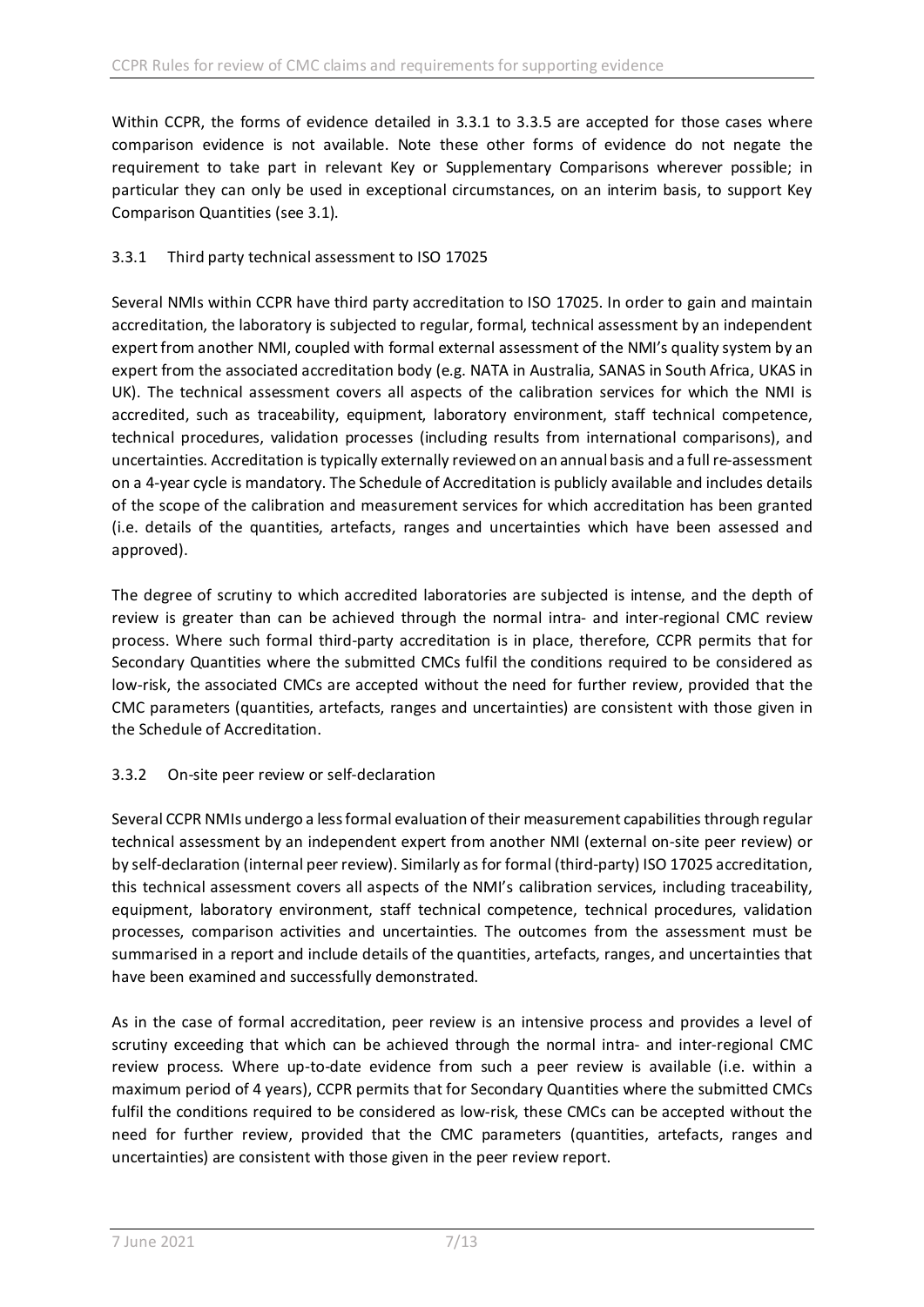## 3.3.3 Peer-reviewed publications

Information given in peer-reviewed publications can be used to support CMCs, provided that these include a full description of the measurement facility together with a detailed breakdown of the measurement uncertainties and the basis for their evaluation. In the case of Secondary Quantities where the submitted CMCs fulfil the conditions required to be considered as low-risk, these CMCs can be accepted without the need for further evidence, provided that the CMC parameters (quantities, artefacts, ranges and uncertainties) are consistent with those given in the peer review publication.

## 3.3.4 Comparison via traceability (also called Hybrid Comparison, see JCRB Recommendation 40/1)

JCRB Recommendation 40/1 states: "JCRB agrees that the Hybrid Comparison Scheme proposed by APMP may be used as an example of "Other available knowledge and experience" in Section 3 of CIPM MRA D-04, which underpins CMCs. It was noted that the use of Hybrid Comparisons is not an alternative to participation in key or supplementary comparisons when accessible." Further details relating to this Hybrid Comparison approach are given in Appendix D.

In line with this recommendation, CCPR will accept Hybrid Comparison results as supporting evidence for all CMCs, including Key Comparison, Core and other high-risk CMCs, provided that the CMC parameters (quantities, artefacts, ranges and uncertainties) are consistent with those demonstrated through the comparison. If the Hybrid Comparison relates to a CCPR Key Comparison quantity, then it can only be used on an interim basis (as described in 3.1) and the NMI must commit to take part in the next available CCPR or RMO comparison. If the Hybrid Comparison relates to a Secondary Quantity where the submitted CMCs fulfil the conditions required to be considered as low-risk, these CMCs can be accepted without the need for further detailed review.

#### 3.3.5 Other documentary evidence

If evidence of the form detailed in 3.2or 3.3.1 to 3.3.4 is not available, the submitting NMI may provide other written evidence, such as a technical measurement procedure or work instruction, to support a CMC claim. Such documents should be subjected to detailed scrutiny as part of the intra-regional review and the reviewer(s) should provide written confirmation that this has been done. In the case of Secondary Quantities where the submitted CMCs fulfil the conditions required to be considered as low-risk, these CMCs can then be accepted without the need for further review at the inter-regional level, provided that the CMC parameters (quantities, artefacts, ranges and uncertainties) are consistent with those given in the documentation provided.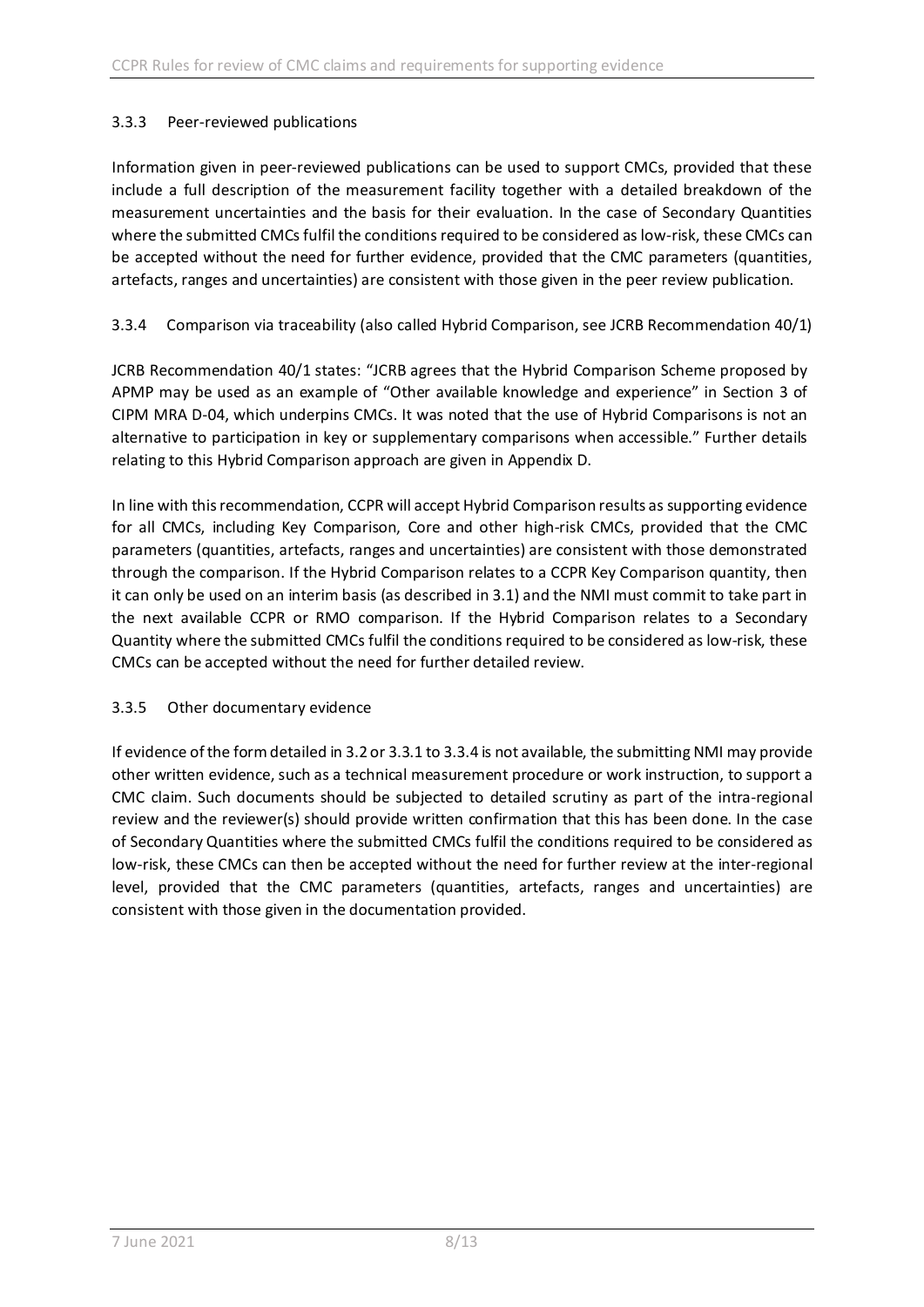| Comparison | <b>Key Quantity</b>               | <b>Wavelength range</b>            | <b>Artefact</b>            | <b>Parameters</b>                              |
|------------|-----------------------------------|------------------------------------|----------------------------|------------------------------------------------|
| ID         |                                   | (nm)                               |                            |                                                |
| CCPR-K1.a  | Spectral irradiance               | $250 \text{ nm} - 2500 \text{ nm}$ | Tungsten lamp              |                                                |
| CCPR-K1.b  | Spectral irradiance               | 200 nm - 350 nm                    | Deuterium lamp             |                                                |
| CCPR-K2.a  | Spectral responsivity             | $900$ nm $-$ 1600 nm               | InGaAs photodiode          |                                                |
| CCPR-K2.b  | Spectral responsivity             | $200 \text{ nm} - 400 \text{ nm}$  | UV Si photodiode           |                                                |
| CCPR-K2.c  | Spectral responsivity             | $300 \text{ nm} - 1000 \text{ nm}$ | Si photodiode              |                                                |
| CCPR-K2.d  | Spectral responsivity             | $10 \text{ nm} - 200 \text{ nm}$   | Not decided                |                                                |
| CCPR-K3    | Luminous intensity                | N/A                                | Tungsten lamp              |                                                |
| CCPR-K4    | Luminous flux                     | N/A                                | Tungsten lamp              | CCT [K]: 2800<br>to 2900                       |
| CCPR-K5    | Diffuse spectral<br>reflectance   | $360 \text{ nm} - 830 \text{ nm}$  | White diffuser             | Geometry: 0/d,<br>d/0, R: 90%                  |
| CCPR-K6    | Regular spectral<br>transmittance | 380 nm $-$ 1000 nm                 | Neutral density<br>filters | Transmittance<br>$[\%]: 0.1, 1, 10,$<br>56, 92 |

**APPENDIX A – LIST OF KC QUANTITIES AND COMPARISONS**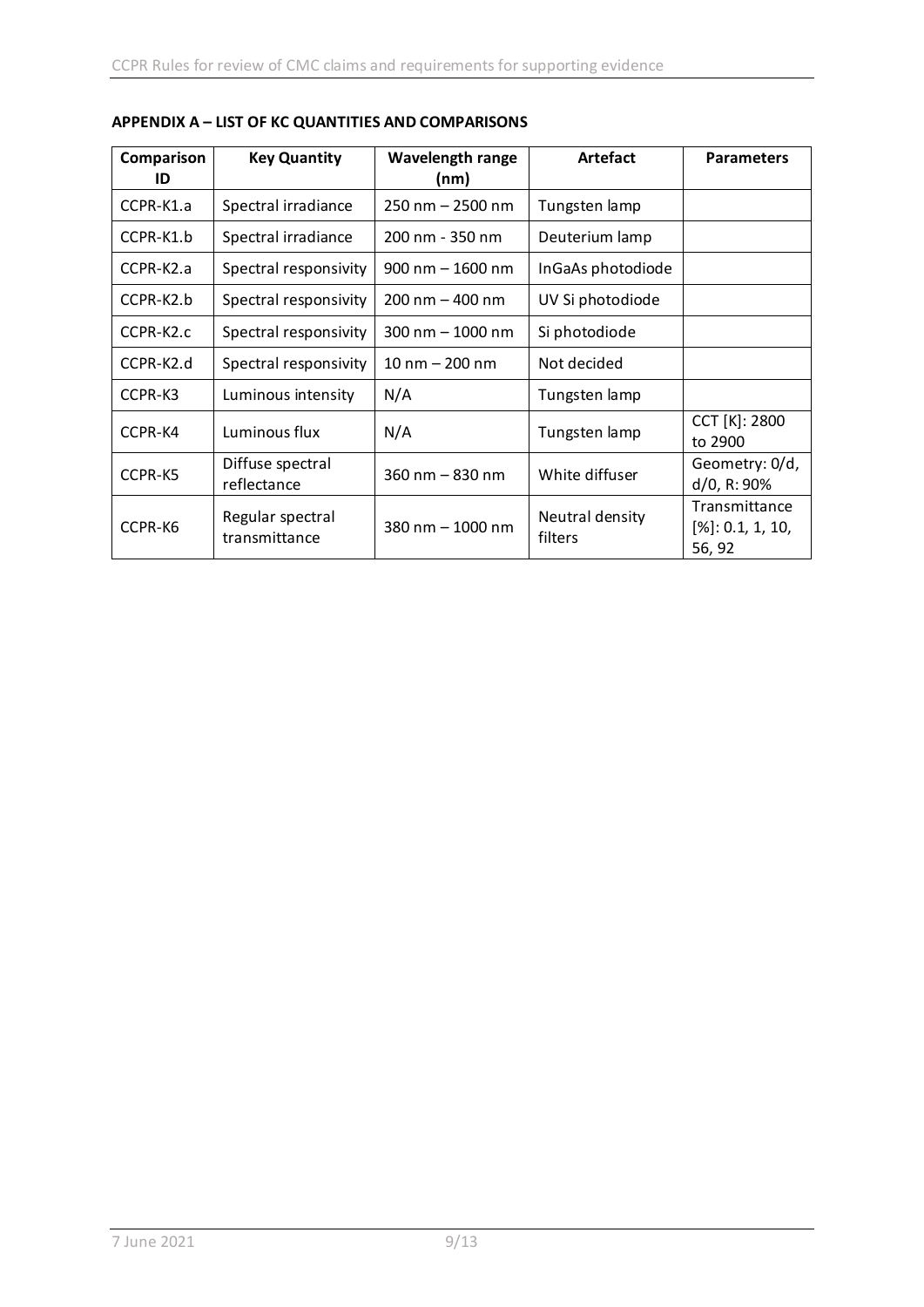## **APPENDIX B – CHECKLIST FOR LOW RISK CMC SUBMISSIONS AND WIDER USE OF COMPARISON EVIDENCE**

| 1. | What is the justification for this CMC<br>submission to be considered low risk? Include<br>details of:<br>• The approved CMC entry for the Key or<br>Core Quantity to which the CMC<br>submission is linked; or<br>The<br>approved CMC entry for the<br>intermediary Secondary Quantity through<br>a direct link to SI may be<br>which<br>demonstrated; or<br>The already-approved CMC entry for a<br>$\bullet$<br>closely-linked Core or Secondary Quantity.                                                     |  |
|----|-------------------------------------------------------------------------------------------------------------------------------------------------------------------------------------------------------------------------------------------------------------------------------------------------------------------------------------------------------------------------------------------------------------------------------------------------------------------------------------------------------------------|--|
| 2. | Details of any additional supporting evidence<br>provided                                                                                                                                                                                                                                                                                                                                                                                                                                                         |  |
| 3. | In the case of comparison-based evidence:<br>a) Which comparison is this submission<br>based on?<br>b) Have CMCs for this supporting<br>comparison already been accepted?<br>c) Is the same facility used as for the<br>supporting comparison?<br>d) Do the conditions of the claimed CMC<br>differ from the conditions of the<br>corresponding comparison? (Give details<br>if so.)<br>e) Has an updated uncertainty budget been<br>provided, detailing the adjustments made<br>or explaining why no increase in |  |
|    | uncertainty is needed? (Give name of<br>document providing this information.)                                                                                                                                                                                                                                                                                                                                                                                                                                     |  |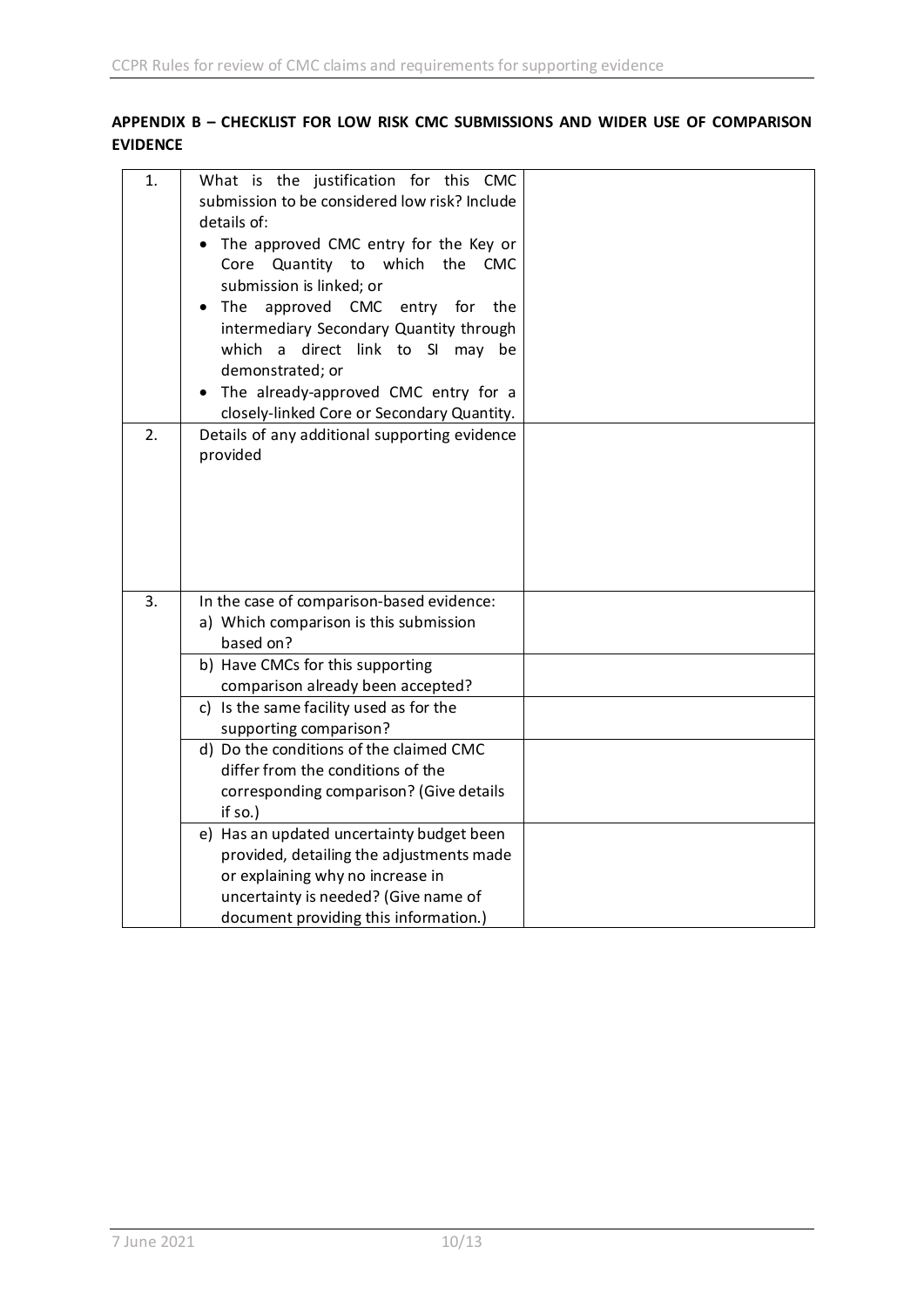# APPENDIX C – FLOWCHARTS OF THE RULES FOR REVIEW OF NEW CALIBRATION AND MEASUREMENT CAPABILITY (CMC)

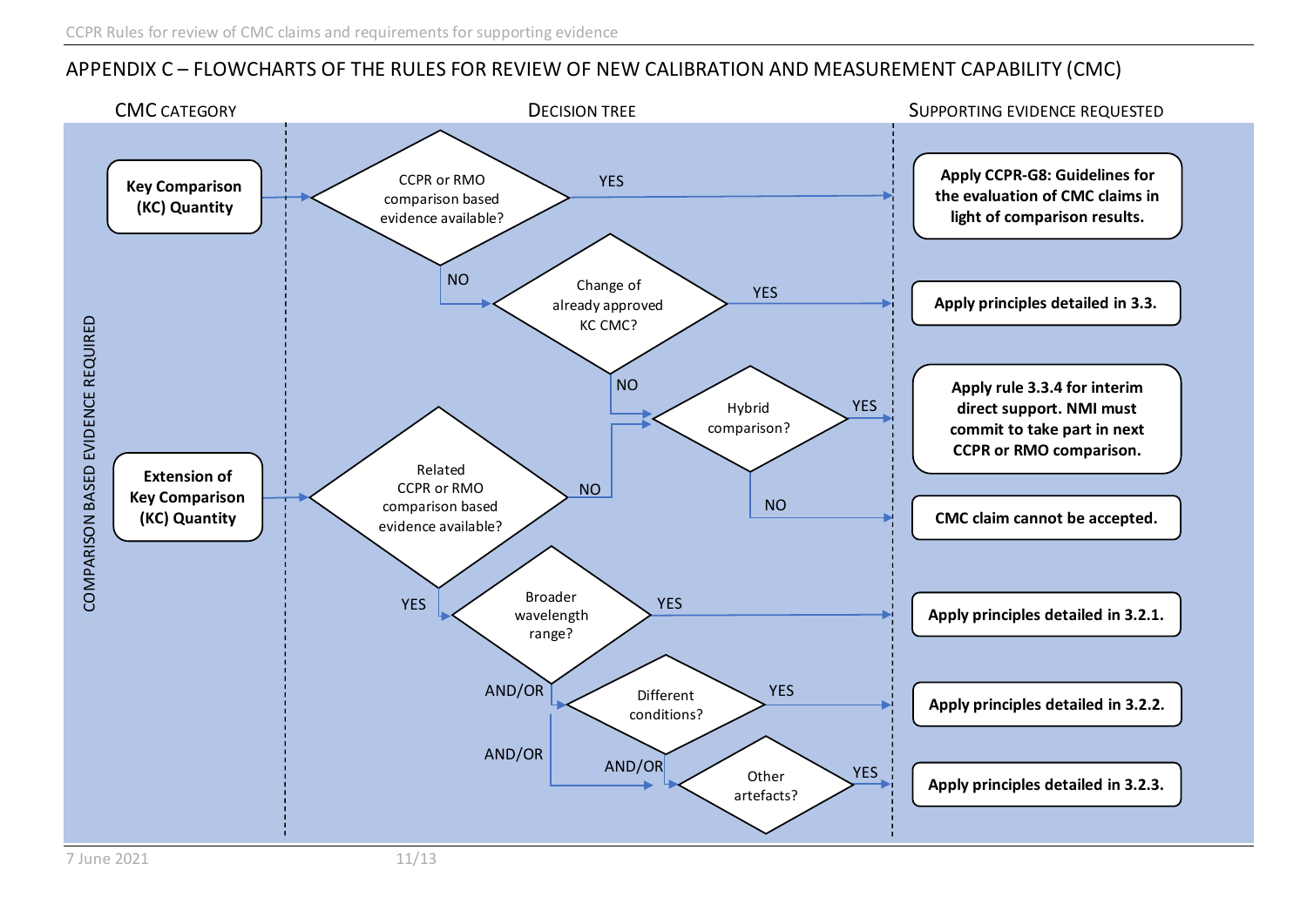